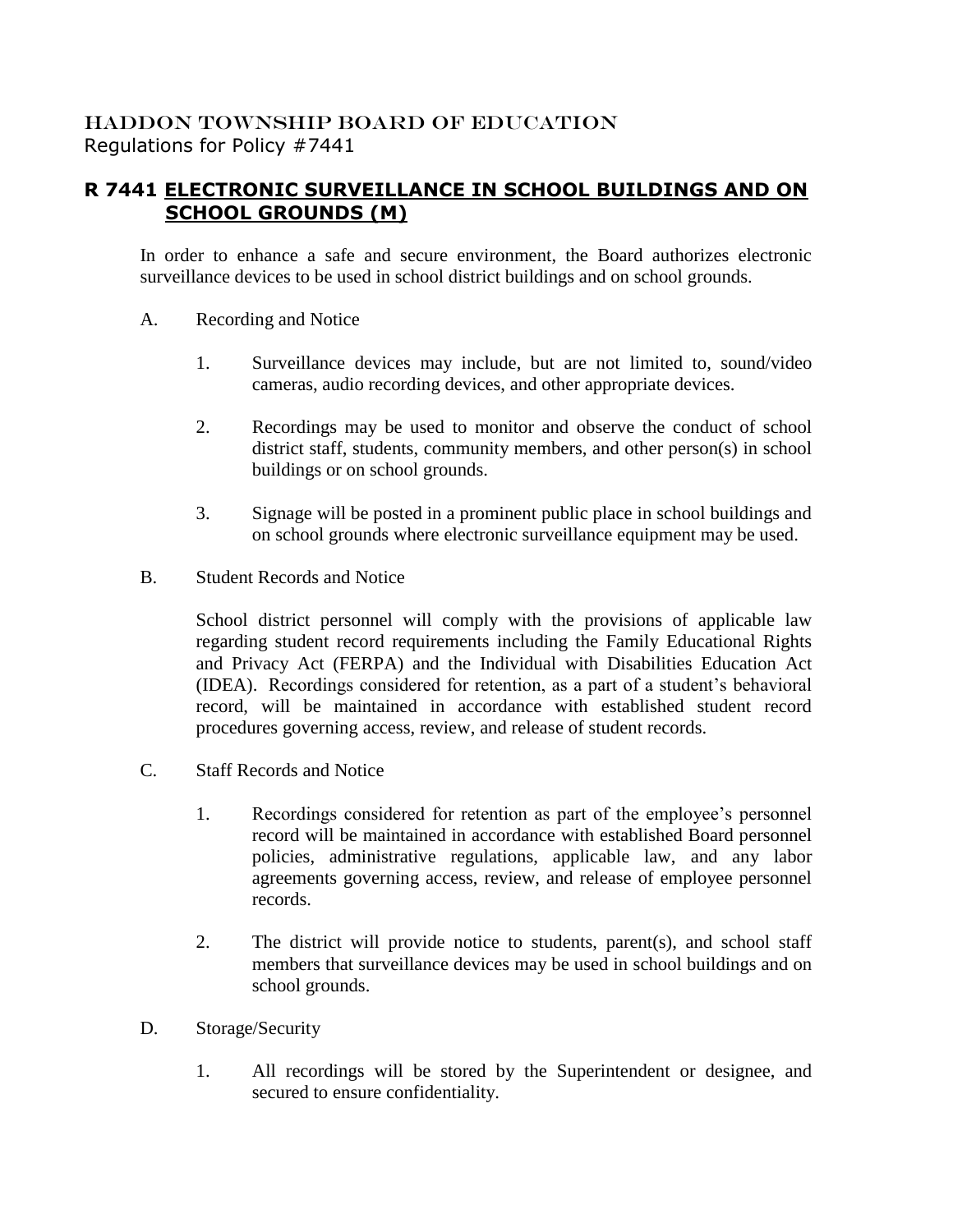- 2. Recordings will be retained in accordance with the New Jersey Department of the Treasury – Records Management Services Records Retention Schedules and will be erased or discarded, unless there is a legitimate reason for retaining such recording for review, upon receiving prior authorization from Records Management Services.
- E. Use
	- 1. The determination of the location of surveillance devices shall be made by the Superintendent or designee.
	- 2. Tampering with or otherwise interfering with surveillance equipment is prohibited. Any individual found tampering with equipment shall be subject to discipline.
- F. Viewing or Listening
	- 1. Initial viewing or listening to recordings will be done by the Building Principal or designee.
	- 2. Requests for viewing or listening will be limited to persons with a direct interest in any proceedings, disciplinary or otherwise, resulting from the recordings, as deemed appropriate by the Building Principal or designee.
	- 3. Only the portion of the recording concerning a specific incident will be made available for viewing.
	- 4. Viewing or listening to the recording will be permitted on school property or as otherwise required by law.
	- 5. All viewing will be in the presence of the Building Principal or designee.
	- 6. A written log will be maintained by the Building Principal or designee of those viewing video recordings including date of viewing, reason for viewing, the date the recording was made, and the signature of the viewer.
	- 7. Video recordings remain the property of the school district and may be reproduced only in accordance with law, including applicable district student records policy and procedures and district personnel records policy, procedures and applicable labor agreements.
- G. Law Enforcement Memorandum of Understanding (MOU) (N.J.S.A. 18A:41-9)
	- 1. In accordance with the provisions of N.J.S.A. 18A:41-9, if at least one school building of the school district is equipped with video surveillance equipment that is capable of streaming live video wirelessly to a remote location, the Board of Education shall enter into a MOU with local law enforcement authorities providing the authorities with the capacity to